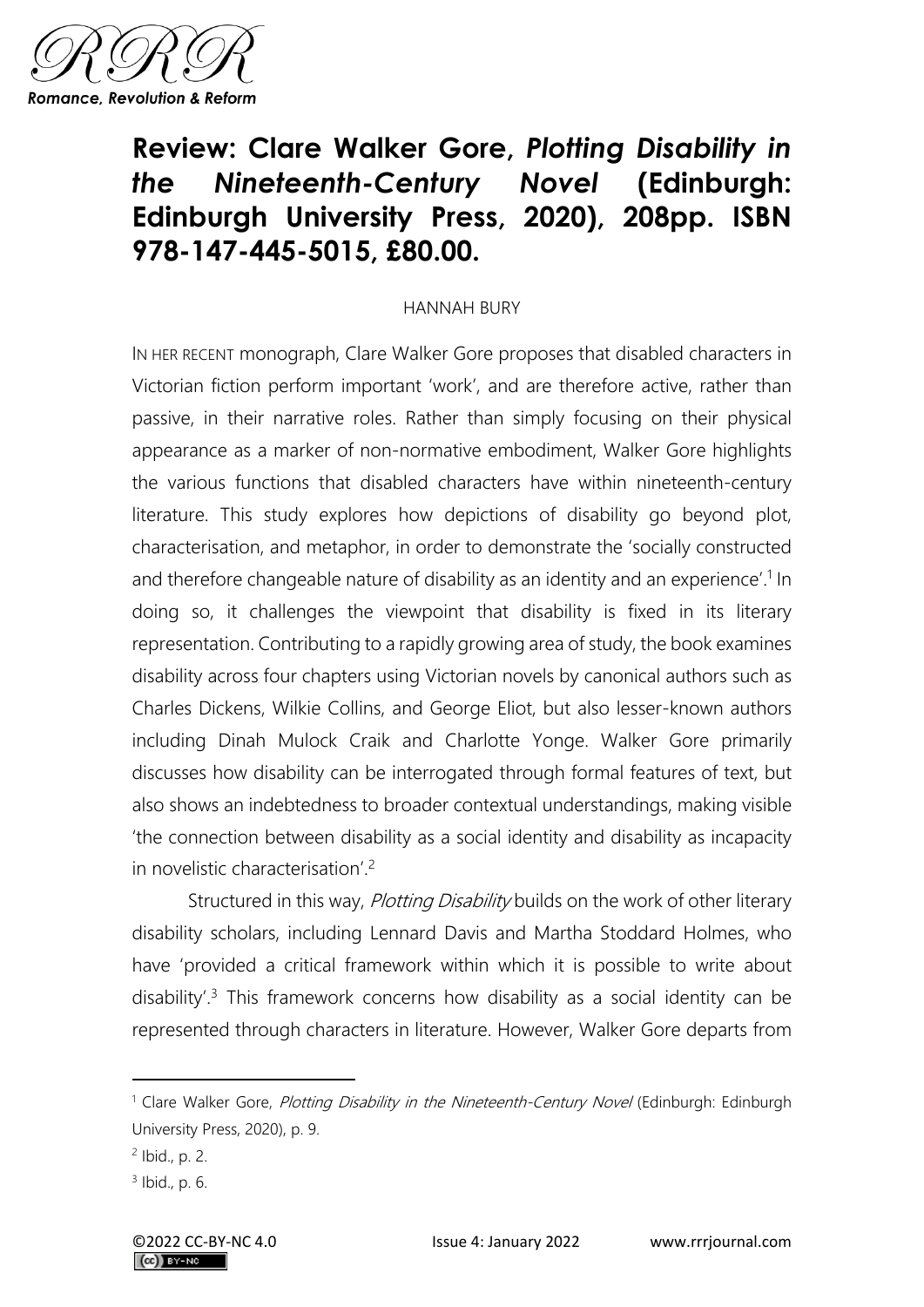

previous scholarship because she reads fictional depictions of disability not as 'positive representations to be praised and negative ones to be condemned', but 'as historical artefacts that are also aesthetic works', and aims 'above all to demonstrate the value of attending to disability for literary criticism'.<sup>4</sup> This discussion of disability is grounded in the concept of 'narrative work', which refers to the ability to 'work' in an economically productive sense.<sup>5</sup> Walker Gore takes advantage of the slippage between 'disabled' and 'dis/abled' throughout, arguing that disabled characters in Victorian novels are 'marked by physical difference that defines them in the social world'.<sup>6</sup> Disabled characters are still powerful despite their marginalisation, as they compensate for a lack of able-bodied 'work' by performing other important roles, such as narrative 'work'. The term 'plotting' thus refers to a way of 'charting the positioning of disabled characters' in a narrative.<sup>7</sup> Through analysis of the individual roles of disabled characters, this study makes clear how their positioning 'has shaped the critical reception of nineteenth-century novels in hitherto unacknowledged ways'.<sup>8</sup>

In the first chapter, on the work of Charles Dickens, Walker Gore posits that marginalised, minor characters are used to represent disability: 'We know upon meeting a minor character in Dickens that they *are* minor because their bodies betray them as such'.<sup>9</sup> The chapter argues that minor characters operate on two levels. First, they are highlighted through 'normalcy', a term first defined by Lennard Davis to show the ubiquity of disability by juxtaposing it with the 'normal'. Second, marginalised characters resist normalcy: they 'pull our attention away from the ostensible centres of Dickens's novels, and in doing so, disrupt the social and moral agenda their main plot-lines serve'.<sup>10</sup> In asserting that non-normative bodies critique their marginalisation, Walker Gore attributes greater agency to disabled characters in comparison to earlier critics who focus on the pity and

8 Ibid.

<sup>4</sup> Ibid., pp. 6, 13.

<sup>5</sup> Ibid., p. 3.

<sup>6</sup> Ibid., pp. 2-3.

<sup>7</sup> Ibid., p. 4.

<sup>&</sup>lt;sup>9</sup> Ibid., p. 22.

<sup>10</sup> Ibid., pp. 23-4.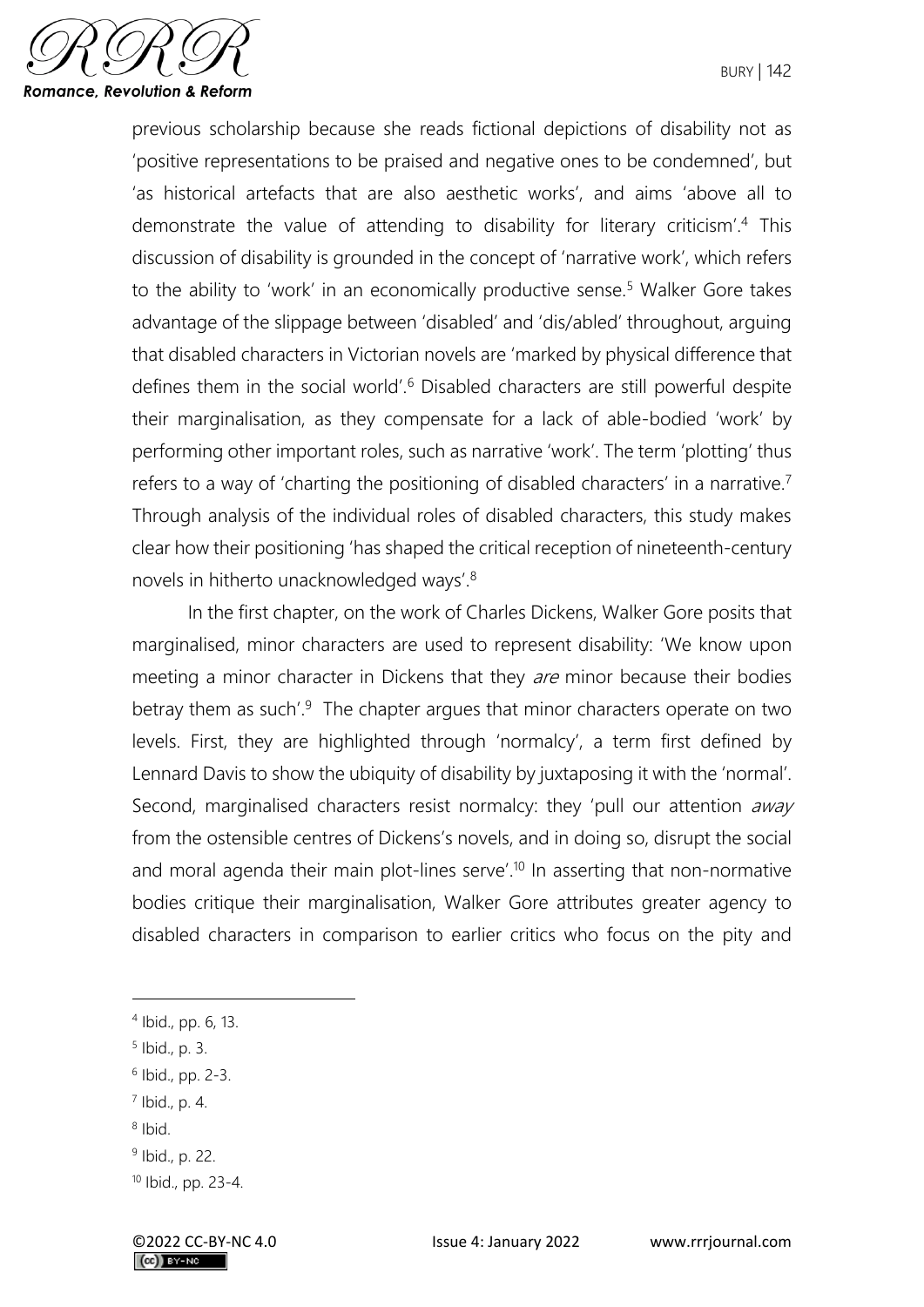

ridicule directed towards characters within novels.<sup>11</sup> It is also pleasing to see a move away from Tiny Tim as a repeatedly analysed disabled character. While this chapter is ambitious in scope – containing readings of five texts in total in an effort to deliver 'a degree of critical nuance' – the quality of the analysis is not compromised.<sup>12</sup> The interpretation of Little Nell in *The Old Curiosity Shop* is a memorable highlight, in which Walker Gore interrogates the cultural spectacle of the 'freak' and the freak show, a nineteenth-century phenomenon popularised by P. T. Barnum<sup>13</sup>

Chapter two compares the 'correspondingly liminal state' of disabled characters in the work of Wilkie Collins to that of Dickens, outlining how Collins uses the sensationalist plot to 'destabilise the categories by which we read bodies'.<sup>14</sup> The discussion of the intersections between gender and disability is a strength of the chapter, particularly in the analysis of Collins's Poor Miss Finch. In this case, disability is central rather than marginal. Lucilla, who has a visual impairment, is not excluded from the marriage plot, but rather participates in it despite her disability. It is also in this chapter that Walker Gore brings together two main themes of her study: 'disability' and 'plotting', as she explores how disabled characters are used to unravel mystery at the level of the sensationalist plot and have the agency to 'work' within an ableist society.

Walker Gore turns her attention to the domestic fiction of Charlotte Yonge and Dinah Mulock Craik in chapter three, examining three novels by each writer respectively. She argues that disability motivates their marriage plots, which allows for disabled characters 'to take centre-stage'.<sup>15</sup> The chapter is a welcome addition because it illuminates the work of Yonge and Craik as largely forgotten women writers, and makes visible the intersections between disability and gender by focusing on feminine roles such as marriage and motherhood. Craik and Yonge's

<sup>&</sup>lt;sup>11</sup> See for example Stanley Wainapel, 'Dickens and Disability', *Disability and Rehabilitation*, 18 (1996), 629-632 and Ann Dowker, 'The Treatment of Disability in Nineteenth- and Early Twentieth-Century Children's Literature', Disability Studies Quarterly, 24 (2004).

<sup>12</sup> Walker Gore, p. 6.

<sup>&</sup>lt;sup>13</sup> For a recent discussion on the nineteenth-century freak show, see Helen Davies, Neo-Victorian Freakery: The Cultural Afterlife of the Victorian Freak Show (London: Palgrave Macmillan, 2015). <sup>14</sup> Walker Gore, pp. 14, 77.

<sup>15</sup> Ibid., p. 118.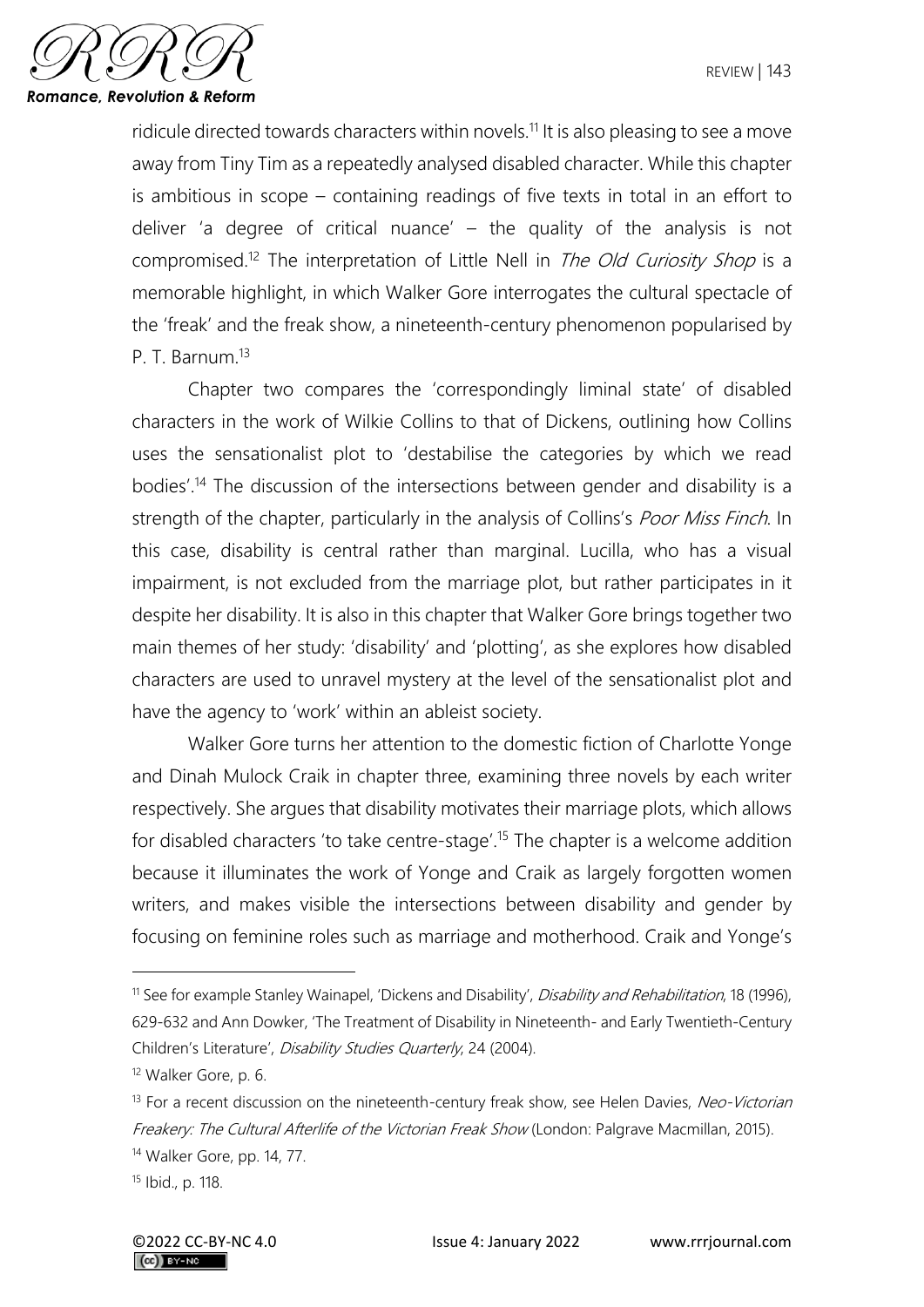

disabled female characters are central to marriage plots as they are able to 'set the terms on which marriage relates to the formation of the family'.<sup>16</sup> Walker Gore explores the connections between nineteenth-century gender and disability in more detail in a recently published chapter in The Routledge Companion to Literature and Disability.<sup>17</sup>

The final chapter examines a critical turn in the 'plotting' of disability through a comparative study of George Eliot's The Mill on the Floss and Daniel Deronda, and Henry James's The Portrait of <sup>a</sup> Lady and The Wings of the Dove. Walker Gore shows how late-nineteenth-century writers departed from realist narrative plots, as represented by Eliot, in order to respond to modernist themes of decline during the *fin de siècle*. In particular, the chapter identifies a key difference between Eliot and James in terms of their literary representation. While Eliot's depictions develop 'crucial moral qualities of sympathy and selflessness' in relation to disabled characters, James presents a 'grimmer reworking' of Eliot's sentimental approach.<sup>18</sup> According to Walker Gore, James delivers a 'damning verdict', using disabled characters to represent hopelessness and to show how disability is 'unfit for purpose in the modern world'.<sup>19</sup> One strength of this chapter is the way in which the analyses are contextualised; the links back to previous chapters achieve a macro 'plotting' of disability, despite their extensive variation in terms of author, topic, and genre. Further, Walker Gore's linguistic choices must be praised here, as her discussion of disability in this chapter refers back to the 'ability' to perform labour that she foregrounds in the introduction. For instance, The Mill on the Floss's Philip Wakeham is a character who in many ways remains marginal to the marriage plot. However, Walker Gore uses 'work'-orientated metaphors to describe his narrative position in relation to the character of Maggie; he is not 'a tool in her moral development' or 'a cog in the machine of her story' but a meaningful character that produces narrative 'work' in his own right.<sup>20</sup> This

<sup>16</sup> Ibid., p. 162.

 $17$  See "Of wonderful use to everyone": Disability and the Marriage Plot in the Nineteenth-Century Novel', in The Routledge Companion to Literature and Disability, ed. by Alice Hall (London: Routledge, 2020), pp. 120-31.

<sup>&</sup>lt;sup>18</sup> Walker Gore, Plotting Disability in the Nineteenth-Century Novel, pp. 16, 17.

<sup>19</sup> Ibid., p. 17.

<sup>20</sup> Ibid., p. 181.